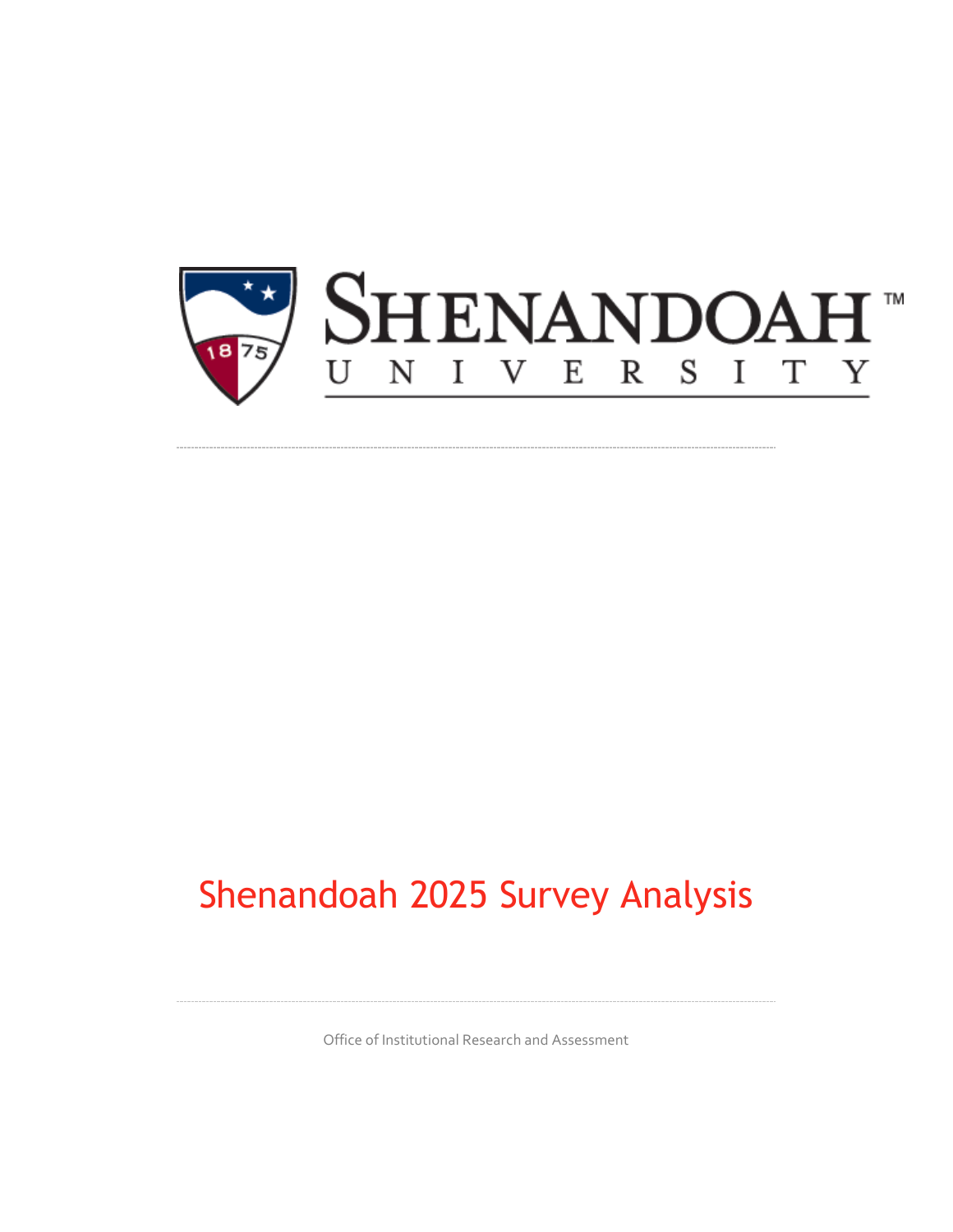

### Executive Summary

The following is an analysis of the Shenandoah 2025 Strategic Planning Survey. The survey consisted of eight qualitative questions designed to gather feedback from faculty, staff, and students. Participants were asked to give feedback regarding the four new meta-goals initiated by the institution in 2014-2015. For each meta-goal, two questions were asked:

- 1. What specific action item would you recommend to help Shenandoah University achieve this goal?
- 2. Are there specific methods to assess the outcomes of the action items you listed above?

The survey was distributed to all Shenandoah University e-mail addresses. There were 274 responses to the survey, a response rate of approximately 6%. Not all participants answered each question (Figure 1), and participation varied with each meta-goal. Analysis was two-fold. The results were examined by multiple readers to determine key phrases. These phrases were then grouped into themes. At the same time specific responses were extracted from different lenses (i.e. faculty, programming, instruction) to provide additional insight (Appendix 1).



#### FIGURE 1 – SURVEY QUESTION RESPONSES

## Meta-Goal 1

*Engage Students in Transformative Learning: [Shenandoah University will focus on](https://www.surveymonkey.com/MySurvey_EditPage.aspx?sm=YLciG6AxZyLdQdJE0KciqxI1xqP6my6PGWT8YI4WMVTqBifBlL%2blqZVJk7mjZvQs&TB_iframe=true&height=450&width=650)  [rigorous, innovative programs and engaged student learning.](https://www.surveymonkey.com/MySurvey_EditPage.aspx?sm=YLciG6AxZyLdQdJE0KciqxI1xqP6my6PGWT8YI4WMVTqBifBlL%2blqZVJk7mjZvQs&TB_iframe=true&height=450&width=650)*

Over two-hundred participants responded to the first question regarding meta-goal one. When asked about action items for the institution, three themes emerged from the data: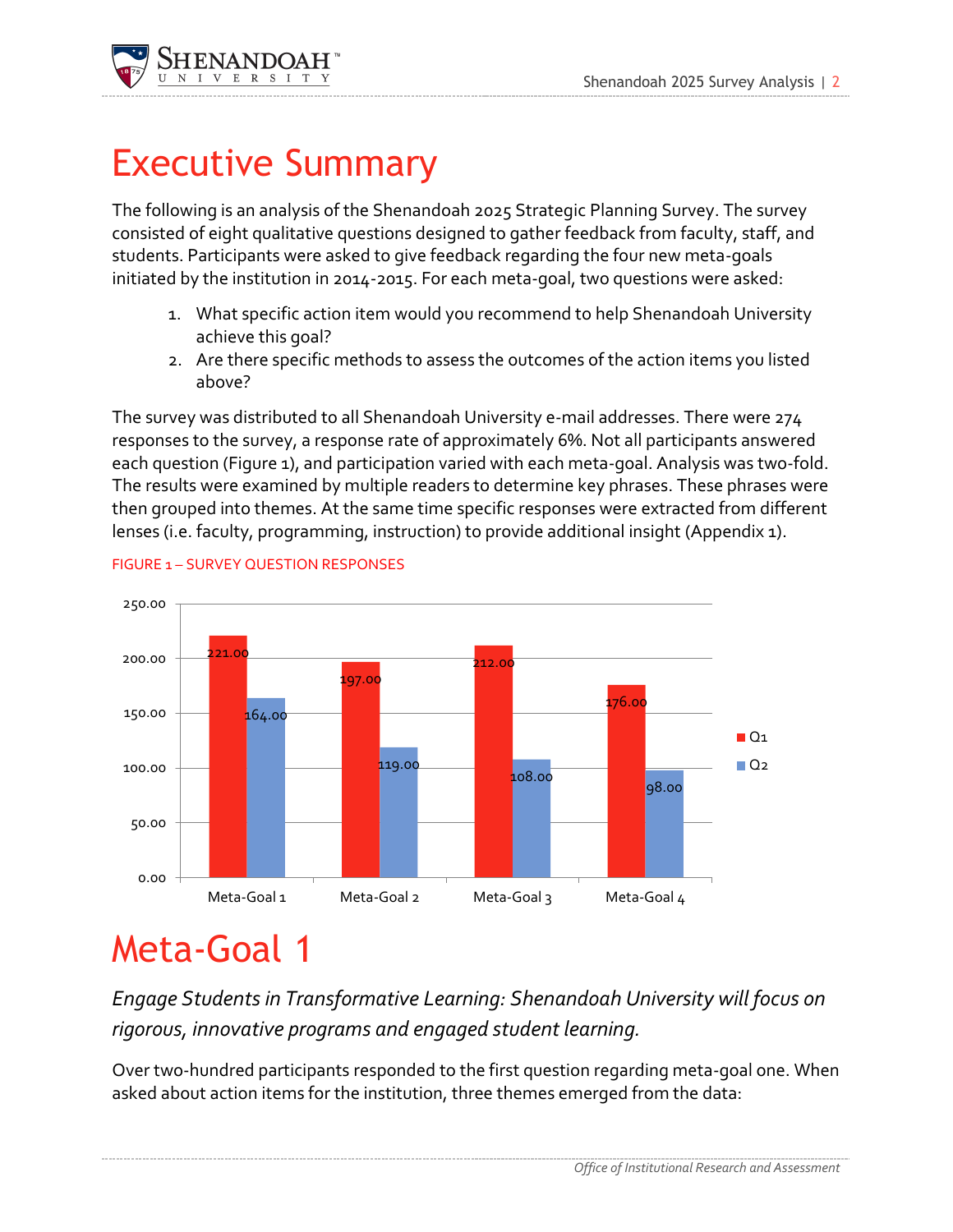

#### META-GOAL 1

"Seek innovative, collaborative programs"

#### 1. Inter-disciplinary Education

This was perhaps the most common theme throughout the responses. Individual comments revealed that faculty, staff and students believe that interdisciplinary education should be part of the curriculum. This included such items as co-teaching, crosslisting of courses, as well as purposeful interdisciplinary programs that would help students succeed in their chosen careers.

### 2. Program Development

Many individuals felt that the institution should develop more programs at both the graduate and undergraduate level. This could be seen in such comments as "creating programs that function outside of the typical liberal arts" and "diversify the Liberal Arts by coming up with more degree options." It was clear that the intent was not just random degree offerings, but targeted programs that would help increase student success. In addition, the need for more sections of current courses was conveyed, as well as the need for more faculty.

3. Continued Development/Refinement of Facilities

The data indicated that a lack of technology and facilities in general were a potential barrier for the institution. Again, these were more targeted comments concerned with moving the institution forward such as "sophisticated space for Skype-internet learning" and "advanced technology classroom."

Other items that were mentioned and should be considered included hiring additional faculty, faculty training and pedagogy methods, admissions standards, and making the College of Arts and Sciences the liberal arts heart of the University.

When asked about specific assessments that could be done many of the responses revolved around outcomes of the aforementioned themes. Increased enrollment, number of programs, and completed capital projects were all common responses.

### Meta-Goal 2

*[Prioritize Student Success: Complementing transformative learning is Shenandoah](https://www.surveymonkey.com/MySurvey_EditPage.aspx?sm=YLciG6AxZyLdQdJE0KciqxI1xqP6my6PGWT8YI4WMVTqBifBlL%2blqZVJk7mjZvQs&TB_iframe=true&height=450&width=650)  Univ[ersity's unwavering commitment to student success. Shenandoah University](https://www.surveymonkey.com/MySurvey_EditPage.aspx?sm=YLciG6AxZyLdQdJE0KciqxI1xqP6my6PGWT8YI4WMVTqBifBlL%2blqZVJk7mjZvQs&TB_iframe=true&height=450&width=650)  [will dedicate its time, ideas and resources to provide the highest level of quality in](https://www.surveymonkey.com/MySurvey_EditPage.aspx?sm=YLciG6AxZyLdQdJE0KciqxI1xqP6my6PGWT8YI4WMVTqBifBlL%2blqZVJk7mjZvQs&TB_iframe=true&height=450&width=650)  [career and graduate school preparation, life preparation, and degree completion.](https://www.surveymonkey.com/MySurvey_EditPage.aspx?sm=YLciG6AxZyLdQdJE0KciqxI1xqP6my6PGWT8YI4WMVTqBifBlL%2blqZVJk7mjZvQs&TB_iframe=true&height=450&width=650)*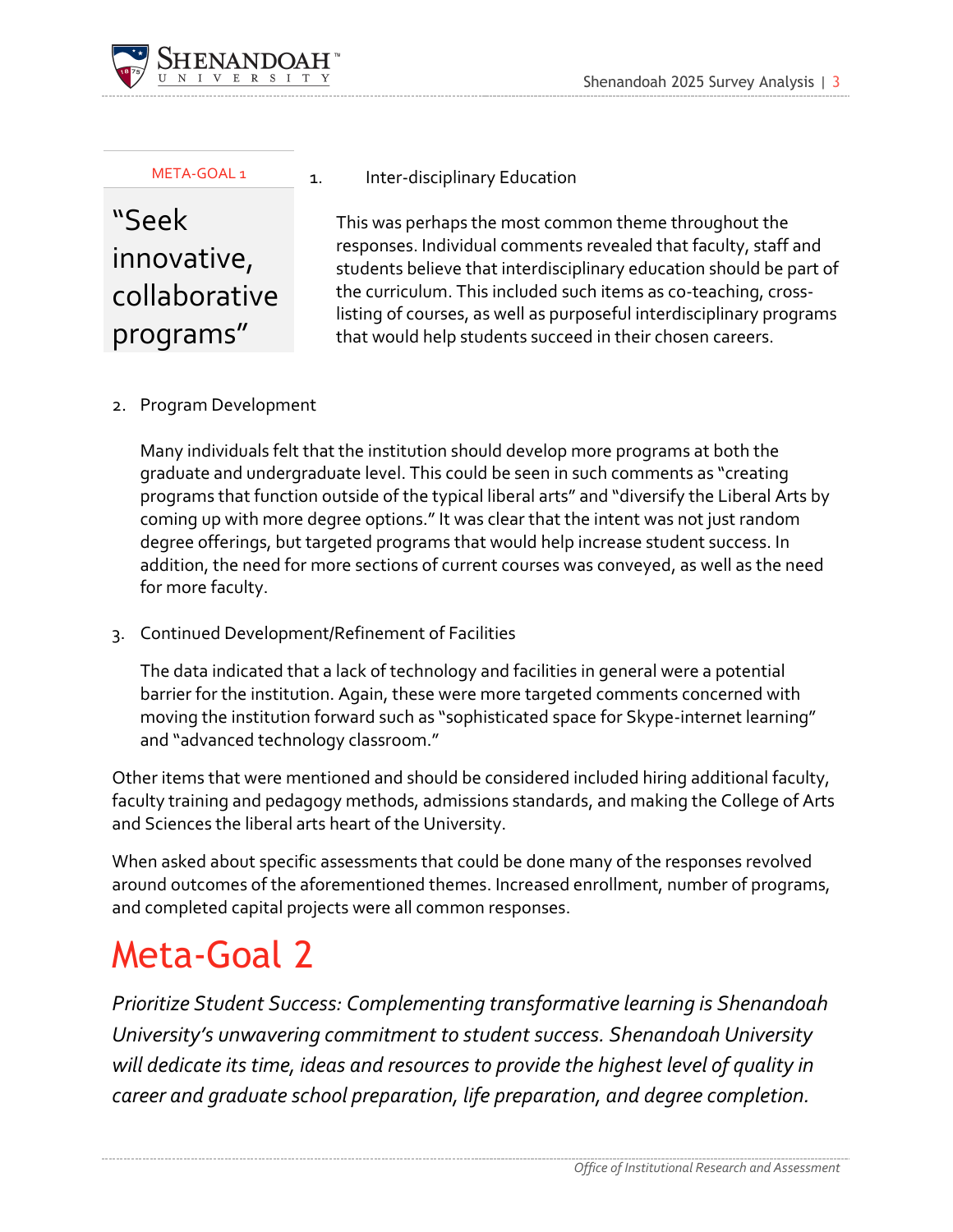

One-hundred ninety seven individuals responded to the question regarding action items for this meta-goal. There was more consensus in this section, with one or two individual areas taking precedence over other possible themes.

1. Develop and staff a world-class career center.

Responses varied as to the methodology, but most individuals agreed that there needs to be more resources allocated to career services. Comments such as "rework the career center to be more involved in the entire academic process" and "expand the career center and partner with the local community" were common.

2. Integrate career planning/preparation into the curriculum

Many individuals felt that career preparation could be better integrated into the curriculum. Resume building, internships, and career planning were all mentioned throughout the responses. Individuals felt the institution could improve by "developing career specific guidelines" or "establish programming throughout the year that helps students work through career planning"

Other areas mentioned included strengthening advising, adding a more rigorous remediation program, and utilizing community resources.

Specific methods of assessment for this meta-goal focused on job attainment, graduation rate, and student surveys. The number of internships and preparation for graduate school were also mentioned. One specific comment advocated using "a 1,3,5,10 survey process that measures outcomes in such areas as job satisfaction and career preparation."

### Meta-Goal 3

*[Build a World Class Learning Environment: With the master plan as a guide,](https://www.surveymonkey.com/MySurvey_EditPage.aspx?sm=YLciG6AxZyLdQdJE0KciqxI1xqP6my6PGWT8YI4WMVTqBifBlL%2blqZVJk7mjZvQs&TB_iframe=true&height=450&width=650)  [Shenandoah University will aggressively seek to provide facilities and infrastructure](https://www.surveymonkey.com/MySurvey_EditPage.aspx?sm=YLciG6AxZyLdQdJE0KciqxI1xqP6my6PGWT8YI4WMVTqBifBlL%2blqZVJk7mjZvQs&TB_iframe=true&height=450&width=650)  [that inspire transformative learning and student success. Shenandoah University is](https://www.surveymonkey.com/MySurvey_EditPage.aspx?sm=YLciG6AxZyLdQdJE0KciqxI1xqP6my6PGWT8YI4WMVTqBifBlL%2blqZVJk7mjZvQs&TB_iframe=true&height=450&width=650)  [committed to building and renovating environmentally friendly multiuse spaces to](https://www.surveymonkey.com/MySurvey_EditPage.aspx?sm=YLciG6AxZyLdQdJE0KciqxI1xqP6my6PGWT8YI4WMVTqBifBlL%2blqZVJk7mjZvQs&TB_iframe=true&height=450&width=650)  [serve its students and community.](https://www.surveymonkey.com/MySurvey_EditPage.aspx?sm=YLciG6AxZyLdQdJE0KciqxI1xqP6my6PGWT8YI4WMVTqBifBlL%2blqZVJk7mjZvQs&TB_iframe=true&height=450&width=650)*

Responses to this section increased over the previous section. As expected, the responses to these questions revolve around facilities and capital projects.

1. Continue to construct new buildings while maintaining and renovating current space.

There were a wide range of comments in this section, from positives such as "I believe that Shenandoah has a beautiful campus and I don't believe the current administrators would do anything that won't make it more beautiful", to negative such as "I don't believe this is a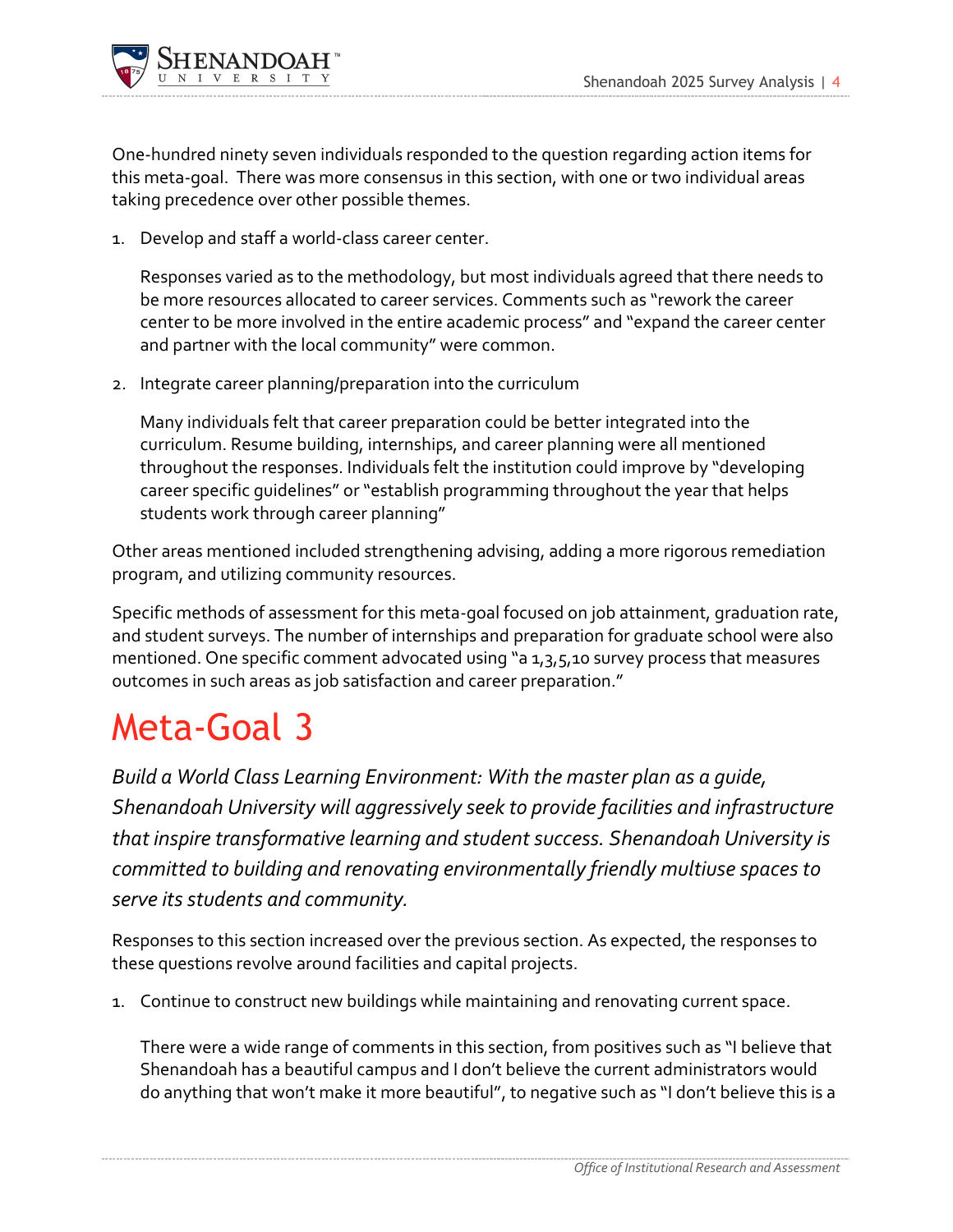

priority. The University recently built two building that aren't being fully utilized." There was wide support for such projects as a new athletic center, concert hall, and residence halls. There were also calls for renovations to current facilities: "please renovate Gregory Hall", "reconfigure most classrooms so encourages more interaction." Often, technology was mentioned as something that has been overlooked as well as providing space for interdisciplinary education and team-based discussions.

Other areas mentioned included parking, a tutoring center, a conference center, and unique learning spaces that could be easily modified for different uses.

Specific assessment methods for this area revolved around capital project planning. Also mentioned were surveys of potential students and parents to determine areas that could be made more attractive for future students. Another option would be utilization reports for hightraffic or student use areas.

### Meta-Goal 4

*[Achieve an Adaptive and Sustainable Financial and Educational Model:](https://www.surveymonkey.com/MySurvey_EditPage.aspx?sm=YLciG6AxZyLdQdJE0KciqxI1xqP6my6PGWT8YI4WMVTqBifBlL%2blqZVJk7mjZvQs&TB_iframe=true&height=450&width=650)  [Shenandoah University will improve the value equation to the student while](https://www.surveymonkey.com/MySurvey_EditPage.aspx?sm=YLciG6AxZyLdQdJE0KciqxI1xqP6my6PGWT8YI4WMVTqBifBlL%2blqZVJk7mjZvQs&TB_iframe=true&height=450&width=650)  i[ncreasing the University's financial viability in a changing educational market](https://www.surveymonkey.com/MySurvey_EditPage.aspx?sm=YLciG6AxZyLdQdJE0KciqxI1xqP6my6PGWT8YI4WMVTqBifBlL%2blqZVJk7mjZvQs&TB_iframe=true&height=450&width=650)*

The final questions had fewer responses (176), but there was more agreement with the potential actions.

1. Increase financial aid

There were many responses that were concerned with the debt load of the students and making sure Shenandoah remained affordable. Comments supporting this include "Tuition is extremely high. All students should receive some sort of grant" and "Strive to make a Shenandoah Education accessible to lower and middle class families."

2. Increase funding through community and alumni support

There was a call for increased efforts in these areas to raise money for both scholarships and capital projects. One comment recommended tripling the endowment, another comment encouraged the University to "seek out community and regional partners."

Another action that was mentioned was to decrease tuition. The concern was that there are students who will not consider a private college due to the high perceived tuition rates. This may be mitigated by better education of prospective students as to the net cost, financial aid, and available scholarships.

META-GOAL 4

"Scholarships, scholarships, scholarships"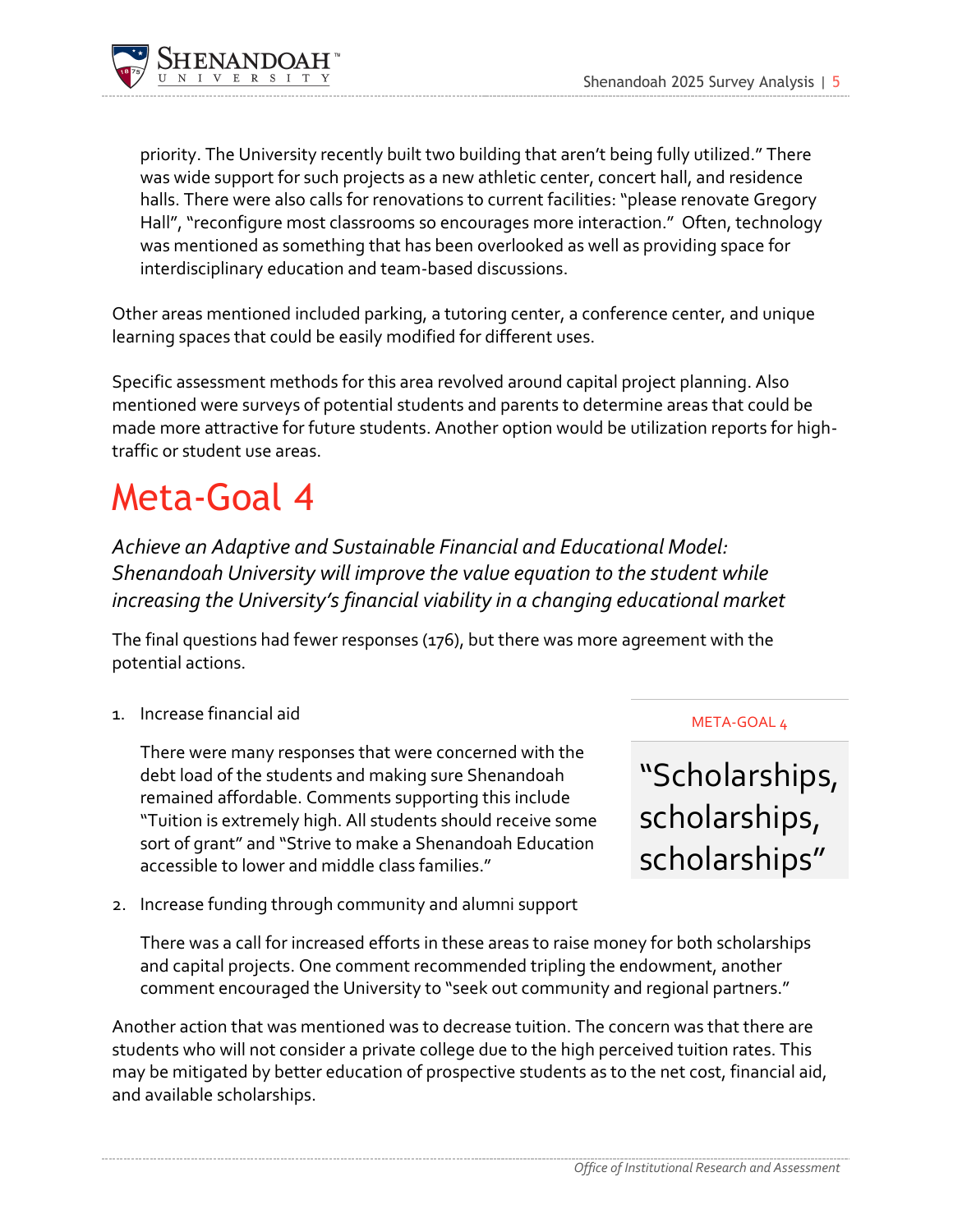

Assessment methods for this meta-goal included measuring the amount of need met by financial aid, tuition benchmarking, endowment campaigns, and analyzing the income of potential students.

### Conclusion

Overall the survey offered many different perspectives, including several beyond the themes mentioned here. Additional areas that were mentioned but did not rise to the level of a theme are found in Appendix 1. This shows the diverse opinions shared by students, faculty and staff. While they may have different ideas of how to achieve success, it is obvious that the population is vested in and is looking forward to helping the University be successful.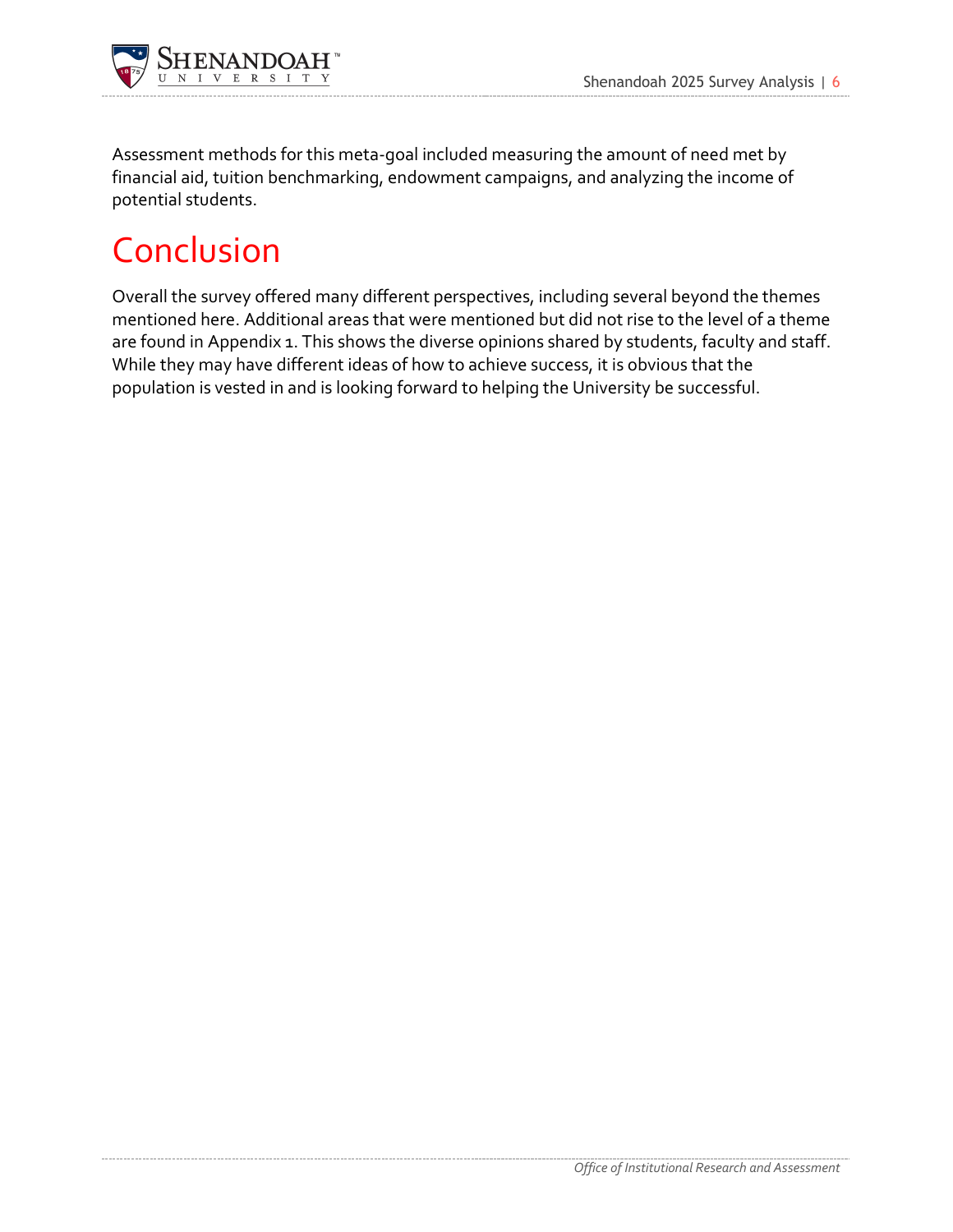

# Appendix 1 – Additional Feedback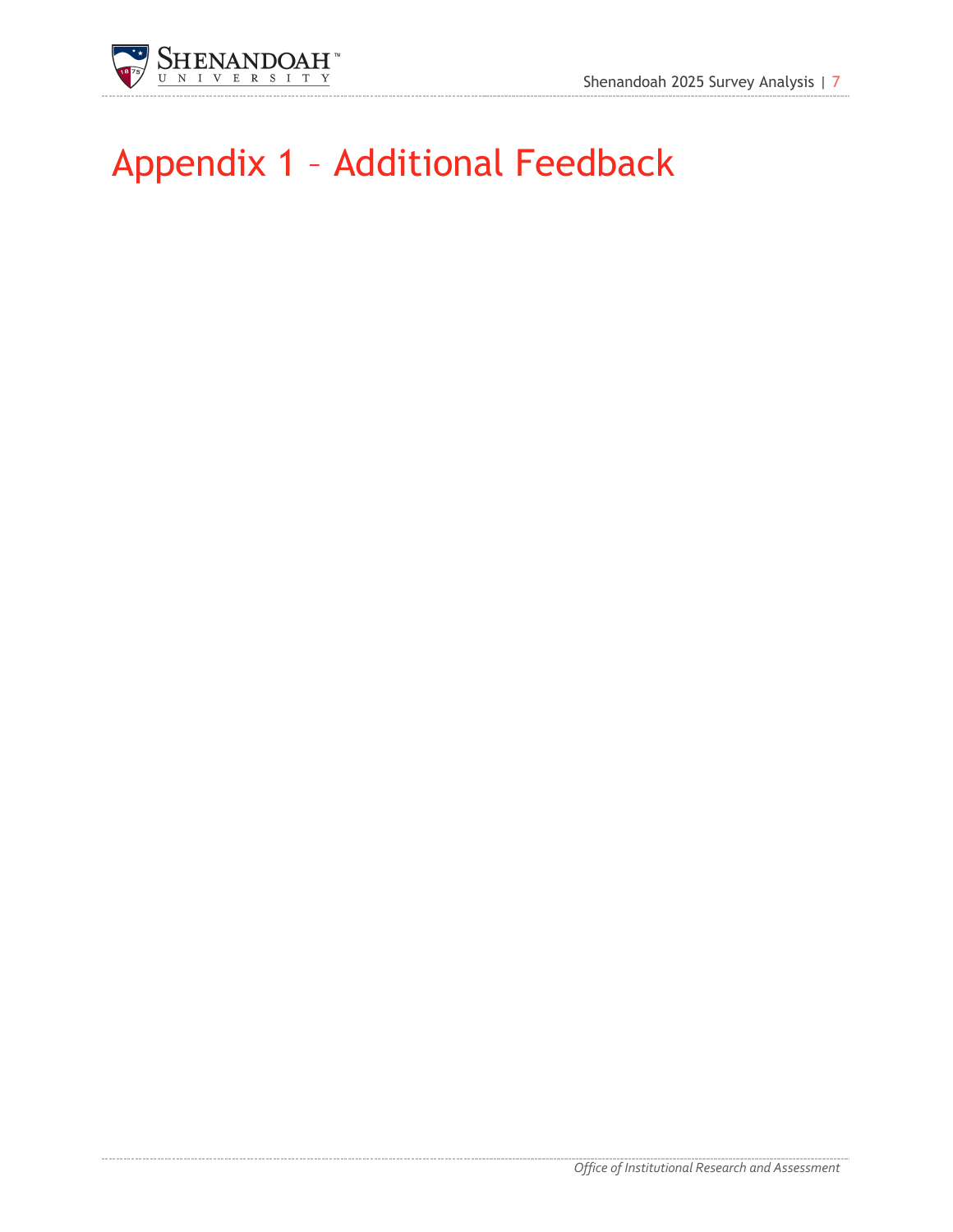

**Meta-Goal 1:** [Engage Students in Transformative Learning:](https://www.surveymonkey.com/MySurvey_EditPage.aspx?sm=YLciG6AxZyLdQdJE0KciqxI1xqP6my6PGWT8YI4WMVTqBifBlL%2blqZVJk7mjZvQs&TB_iframe=true&height=450&width=650) Shenandoah University will focus [on rigorous, innovative programs and engaged student learning.](https://www.surveymonkey.com/MySurvey_EditPage.aspx?sm=YLciG6AxZyLdQdJE0KciqxI1xqP6my6PGWT8YI4WMVTqBifBlL%2blqZVJk7mjZvQs&TB_iframe=true&height=450&width=650)

**Themes:** Inter-disciplinary education, Program Development, Continued Development/Refinement of Facilities

**Alternate Themes:** Long-term learning and not short term memorization, Make CAS the liberal arts heart of the University, Opportunities to learn outside of the classroom**,** Increasing entrance requirements while establishing a standard GPA, Increase academic challenges in order to increase rigor

| Faculty                                 | Instruction                                    | Programming                           | Technology                                 | <b>Students</b>                                                |
|-----------------------------------------|------------------------------------------------|---------------------------------------|--------------------------------------------|----------------------------------------------------------------|
| More opp. For faculty<br>development    | More research<br>opportunities for<br>students | More business courses                 | Reconsider iM<br>Learning                  | Stop making it easy for<br>students to pass-<br>increase rigor |
| Obtain quality faculty                  | Add curriculum<br>planning                     | Require community<br>service          | Support technology in<br>all programs      | Increase students<br>interactions among<br>schools             |
| Fac. and students<br>communication      | Create opportunities<br>for Internships        | Develop math lab                      | Create an advance<br>tech. classroom       |                                                                |
| Hire new and energetic<br>faculty       | Collaborative projects:<br>Fac./student        | Continue FYS program                  | Web page 101 required<br>for all           |                                                                |
| Advisors take more<br>interest in stud. | More co-teaching                               | Mandatory course for<br>new students  | Keep up with current<br>technologies       |                                                                |
| Hire more full time<br>faculty          | Require internships for<br>each major          | Create honors program                 | Update IC equipment                        |                                                                |
|                                         | Encourage cross-<br>disciplinary curriculum.   | CAS needs more grad.<br>Lev. programs | Provide more training<br>for faculty in BB |                                                                |
|                                         | Team-teaching for<br>courses                   | CAS to serve as liberal<br>arts heart | Provide more online<br>courses             |                                                                |
|                                         | Provide learning<br>outside classroom          | Students take more<br>gen ed courses  | iM Learning is<br>expensive                |                                                                |
|                                         | Increase rigor of<br>programs                  | Inter-disciplinary<br>courses         | Create instruction<br>technology posit.    |                                                                |
|                                         | Make curriculum about<br>learning              | Refine distance<br>education          |                                            |                                                                |
|                                         | Increase critical<br>thinking opportunities    | Provide more degree<br>options        |                                            |                                                                |
|                                         | Connect CAS with<br>global problems            | Cross-discipline studies              |                                            |                                                                |
|                                         | Inquiry-driven<br>instruction                  | Develop law and<br>medical schools    |                                            |                                                                |
|                                         | More diverse<br>instruction                    |                                       |                                            |                                                                |
|                                         | Less emphasis on<br>written assignments        |                                       |                                            |                                                                |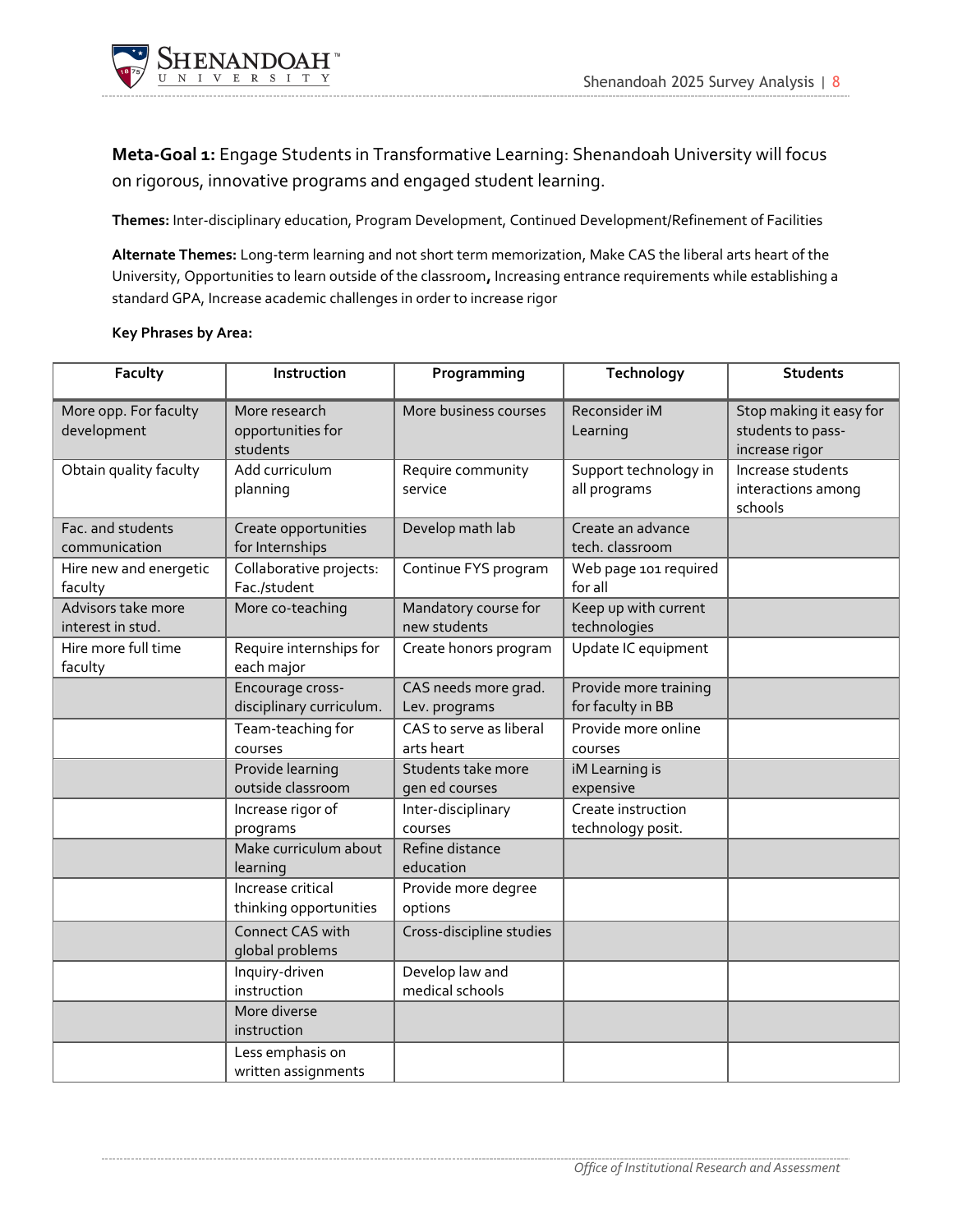

**Meta-Goal 2:** Prioritize Student Success: [Complementing transformative learning is](https://www.surveymonkey.com/MySurvey_EditPage.aspx?sm=YLciG6AxZyLdQdJE0KciqxI1xqP6my6PGWT8YI4WMVTqBifBlL%2blqZVJk7mjZvQs&TB_iframe=true&height=450&width=650)  [Shenandoah University's unwavering commitment to student success. Shenandoah University](https://www.surveymonkey.com/MySurvey_EditPage.aspx?sm=YLciG6AxZyLdQdJE0KciqxI1xqP6my6PGWT8YI4WMVTqBifBlL%2blqZVJk7mjZvQs&TB_iframe=true&height=450&width=650)  [will dedicate its time, ideas and resources to provide the highest level of quality in career and](https://www.surveymonkey.com/MySurvey_EditPage.aspx?sm=YLciG6AxZyLdQdJE0KciqxI1xqP6my6PGWT8YI4WMVTqBifBlL%2blqZVJk7mjZvQs&TB_iframe=true&height=450&width=650)  [graduate school preparation, life preparation, and degree completion.](https://www.surveymonkey.com/MySurvey_EditPage.aspx?sm=YLciG6AxZyLdQdJE0KciqxI1xqP6my6PGWT8YI4WMVTqBifBlL%2blqZVJk7mjZvQs&TB_iframe=true&height=450&width=650)

**Themes:** Develop and staff a world-class career center, Integrate career planning/preparation into the curriculum

**Alternate Themes:** Improve advising, redefine Learning Services Center, add rigorous programs, utilize rich community resources through internships and mentors.

| <b>Staffing</b>                         | Community                                    | Programming                                              | Advising                                    | <b>Entrance to SU</b>                     |
|-----------------------------------------|----------------------------------------------|----------------------------------------------------------|---------------------------------------------|-------------------------------------------|
|                                         | Relationships                                |                                                          |                                             |                                           |
| Add staff to learning                   | Seek global companies                        | Add honors programs                                      | Strengthen advising                         | Need to start at the                      |
| services                                | to offer career                              |                                                          |                                             | beginning, admit strong                   |
|                                         | opportunities                                |                                                          |                                             | students                                  |
| Establish office of                     | Publish internships                          | More programming for                                     | Stop outsourcing                            | Raise admission                           |
| Community                               |                                              | at risk population                                       | advising, train faculty                     | requirements, our                         |
| Engagement, tracking,                   |                                              |                                                          |                                             | students come                             |
| researching                             |                                              |                                                          |                                             | unprepared and then                       |
|                                         |                                              |                                                          |                                             | we question why they<br>aren't successful |
|                                         |                                              |                                                          |                                             |                                           |
| Reduce dependency on                    | Partner with Peace                           | Require 3 <sup>rd</sup> year<br>students to take a life- | My daughter did not<br>even know she had an |                                           |
| adjuncts hire more full                 | Corps and armed                              | skills course                                            | advisor                                     |                                           |
| time faculty<br>Add staff and resources | services                                     |                                                          |                                             |                                           |
|                                         | Use community                                | Improve General<br>Education                             | Business school does                        |                                           |
| to Academic Center                      | mentors, use parents in<br>particular fields |                                                          | not have advisors                           |                                           |
| <b>Build new Career</b>                 | Establish strong                             | Create programs that                                     | Advisors need to work                       |                                           |
| Services Center, provide                | relationships with HR                        | teach critical thinking                                  | with students so they                       |                                           |
| more staff members                      | departments in our                           |                                                          | are not ashamed to go                       |                                           |
|                                         | area                                         |                                                          | to enrichment center                        |                                           |
|                                         |                                              |                                                          | for help                                    |                                           |
| Hire more experts in the                | Locate companies                             | Develop a rigorous                                       | More advising                               |                                           |
| field                                   | willing to work with                         | preparatory program -                                    | opportunities for                           |                                           |
|                                         | students and then                            | at risk freshman                                         | freshman                                    |                                           |
|                                         | possibly hire after                          |                                                          |                                             |                                           |
|                                         | graduation                                   |                                                          |                                             |                                           |
| <b>Expand the Writing</b>               |                                              | <b>Improve Career Center</b>                             | Require freshman to                         |                                           |
| Center with more help                   |                                              | functions and what                                       | meet with advisors                          |                                           |
|                                         |                                              | they offer                                               | and mentors                                 |                                           |
| Hire experienced career                 |                                              | More courses devoted                                     | We really need to                           |                                           |
| counselors                              |                                              | to leadership across                                     | focus on advising if we                     |                                           |
|                                         |                                              | disciplines                                              | want our students to                        |                                           |
|                                         |                                              |                                                          | be successful                               |                                           |
| Need more personnel in                  |                                              | Real life training                                       |                                             |                                           |
| Admissions                              |                                              | seminars                                                 |                                             |                                           |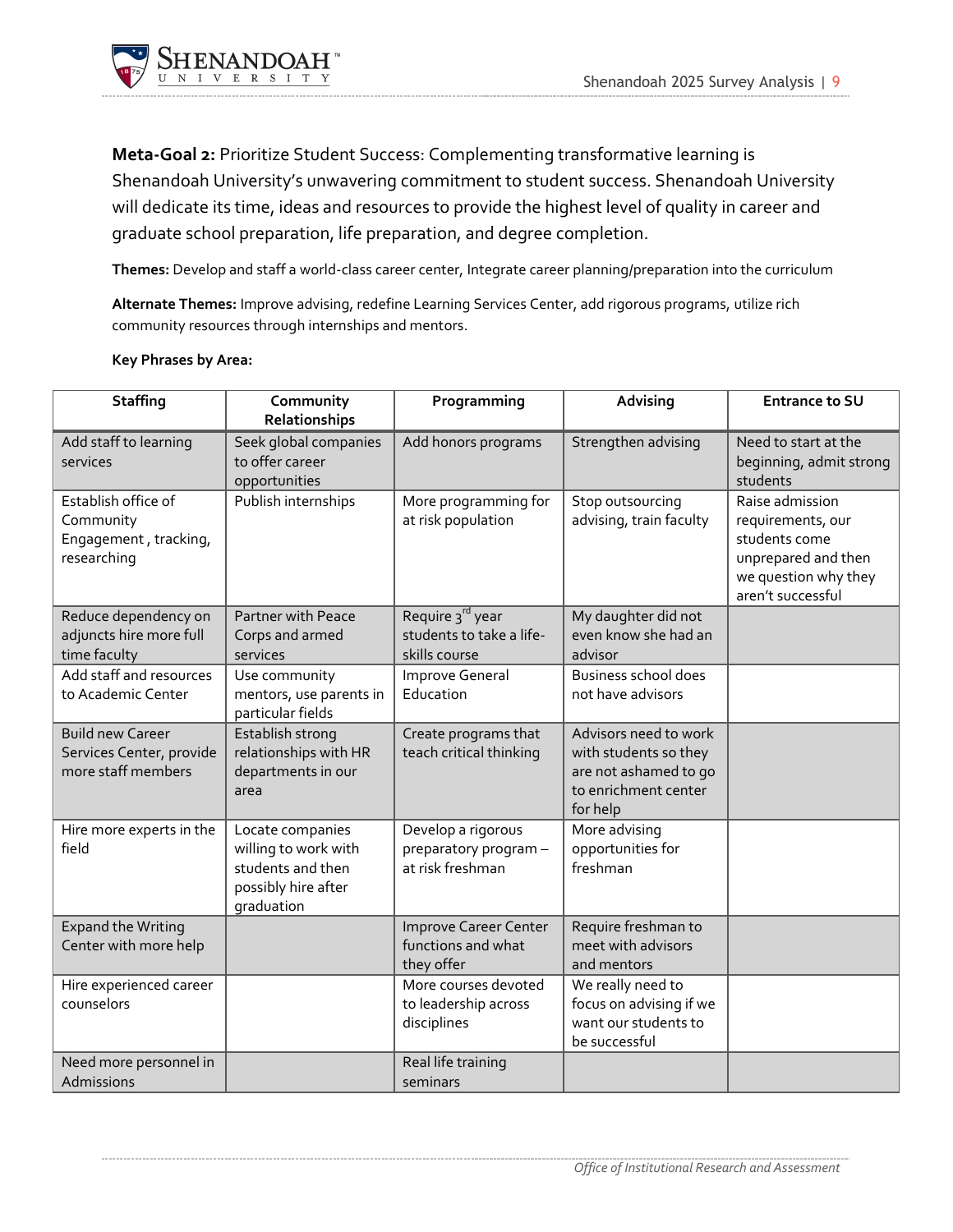

**Meta-Goal 3:** [Build a World Class Learning Environment: With](https://www.surveymonkey.com/MySurvey_EditPage.aspx?sm=YLciG6AxZyLdQdJE0KciqxI1xqP6my6PGWT8YI4WMVTqBifBlL%2blqZVJk7mjZvQs&TB_iframe=true&height=450&width=650) the master plan as a guide, [Shenandoah University will aggressively seek to provide facilities and infrastructure that](https://www.surveymonkey.com/MySurvey_EditPage.aspx?sm=YLciG6AxZyLdQdJE0KciqxI1xqP6my6PGWT8YI4WMVTqBifBlL%2blqZVJk7mjZvQs&TB_iframe=true&height=450&width=650)  [inspire transformative learning and student success. Shenandoah University is committed to](https://www.surveymonkey.com/MySurvey_EditPage.aspx?sm=YLciG6AxZyLdQdJE0KciqxI1xqP6my6PGWT8YI4WMVTqBifBlL%2blqZVJk7mjZvQs&TB_iframe=true&height=450&width=650)  [building and renovating environmentally friendly multiuse spaces to serve its students and](https://www.surveymonkey.com/MySurvey_EditPage.aspx?sm=YLciG6AxZyLdQdJE0KciqxI1xqP6my6PGWT8YI4WMVTqBifBlL%2blqZVJk7mjZvQs&TB_iframe=true&height=450&width=650)  [community.](https://www.surveymonkey.com/MySurvey_EditPage.aspx?sm=YLciG6AxZyLdQdJE0KciqxI1xqP6my6PGWT8YI4WMVTqBifBlL%2blqZVJk7mjZvQs&TB_iframe=true&height=450&width=650)

**Themes:** Continue to construct new buildings while maintaining and renovating current space

**Alternate Themes:** Construct new buildings based on student needs, parking is still an issue with many responses related to the creation of a new parking garage.

| <b>Construct New Buildings</b>                                                                               | Renovate: Fix what we have                                                                                              | <b>Integrate Technology</b>                                                                                                                                                                       | Parking                                                                                                  |
|--------------------------------------------------------------------------------------------------------------|-------------------------------------------------------------------------------------------------------------------------|---------------------------------------------------------------------------------------------------------------------------------------------------------------------------------------------------|----------------------------------------------------------------------------------------------------------|
| Build a new Athletic Center<br>(numerous responses)                                                          | We really need to renovate<br>the residence halls                                                                       | Make sure technology is up<br>to date in all buildings, not<br>just a select few                                                                                                                  | Face it, parking is a problem<br>and we are now talking about<br>constructing new buildings              |
| <b>Build a new Concert Hall</b><br>(numerous responses)                                                      | Ensure what we already have<br>is working before<br>constructing new buildings                                          | Would love to have a media<br>center -Need better<br>equipment                                                                                                                                    | Construct a new parking<br>garage without taking up<br>green space                                       |
| Create more housing for<br>graduates                                                                         | Address capital<br>improvements to existing<br>structures                                                               | Technology infrastructure is<br>weak                                                                                                                                                              | Parking is a problem                                                                                     |
| Handicapped accessible<br>buildings                                                                          | Arts and Sciences (Gregory)<br>needs to be improved. The<br>building is old and it smells                               | Integrate technology so all<br>campuses can communicate                                                                                                                                           | More parking and stop acting<br>like it is not an issue                                                  |
| We want liberal arts to be the<br>core of the university, we<br>need a new building for arts<br>and sciences | Prepare welcoming<br>environments for the<br>buildings we have                                                          | Increase number of faculty<br>teaching technology and<br>provide more training                                                                                                                    | The Millwood closing was a<br>start but the more students<br>you add the greater the need<br>for parking |
| Build a tutoring center                                                                                      | We should fix our own<br>buildings first                                                                                | We really need a multi-media<br>work space                                                                                                                                                        | More parking please!                                                                                     |
| Would love to have a<br>comprehensive wellness<br>center                                                     | Renovate spaces to function<br>as primary learning<br>environments that are<br>conducive to engaged<br>student learning | Technical integrative<br>classrooms - I would like to<br>see a technology building                                                                                                                | Construct several additional<br>parking facilities on campus.                                            |
| Create a new Media Center                                                                                    | Make sure your current<br>facilities are up to the<br>standards you want first.                                         | Better technology AND<br>mandatory education and<br>use of said technology by<br>faculty members.                                                                                                 |                                                                                                          |
|                                                                                                              |                                                                                                                         | Again, mobile learning. We<br>have been on board for five<br>or six years? We could<br>advance further down the<br>path of using the technology<br>to facilitate student learning<br>and success. |                                                                                                          |